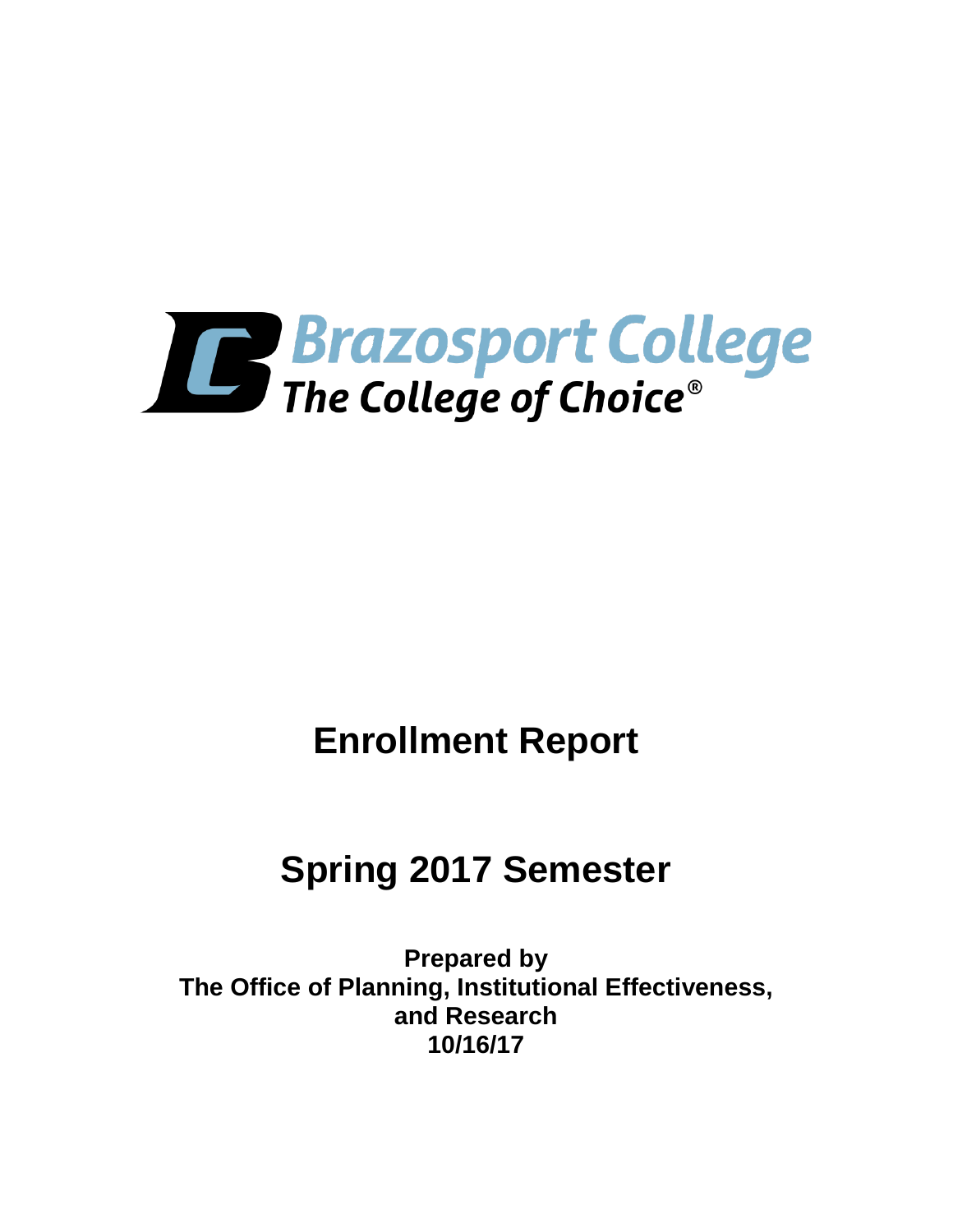## **Enrollment Report – Spring 2017 Table of Contents**

| Table 7D Students Residence by County / State / CountryPage 4 |  |
|---------------------------------------------------------------|--|
|                                                               |  |
|                                                               |  |
|                                                               |  |
|                                                               |  |
|                                                               |  |
|                                                               |  |
| Table 14A Enrollment by Department / Technical Program Page 7 |  |
| Table 14B Enrollment by Department / Academic ProgramPage 8   |  |
|                                                               |  |
|                                                               |  |
|                                                               |  |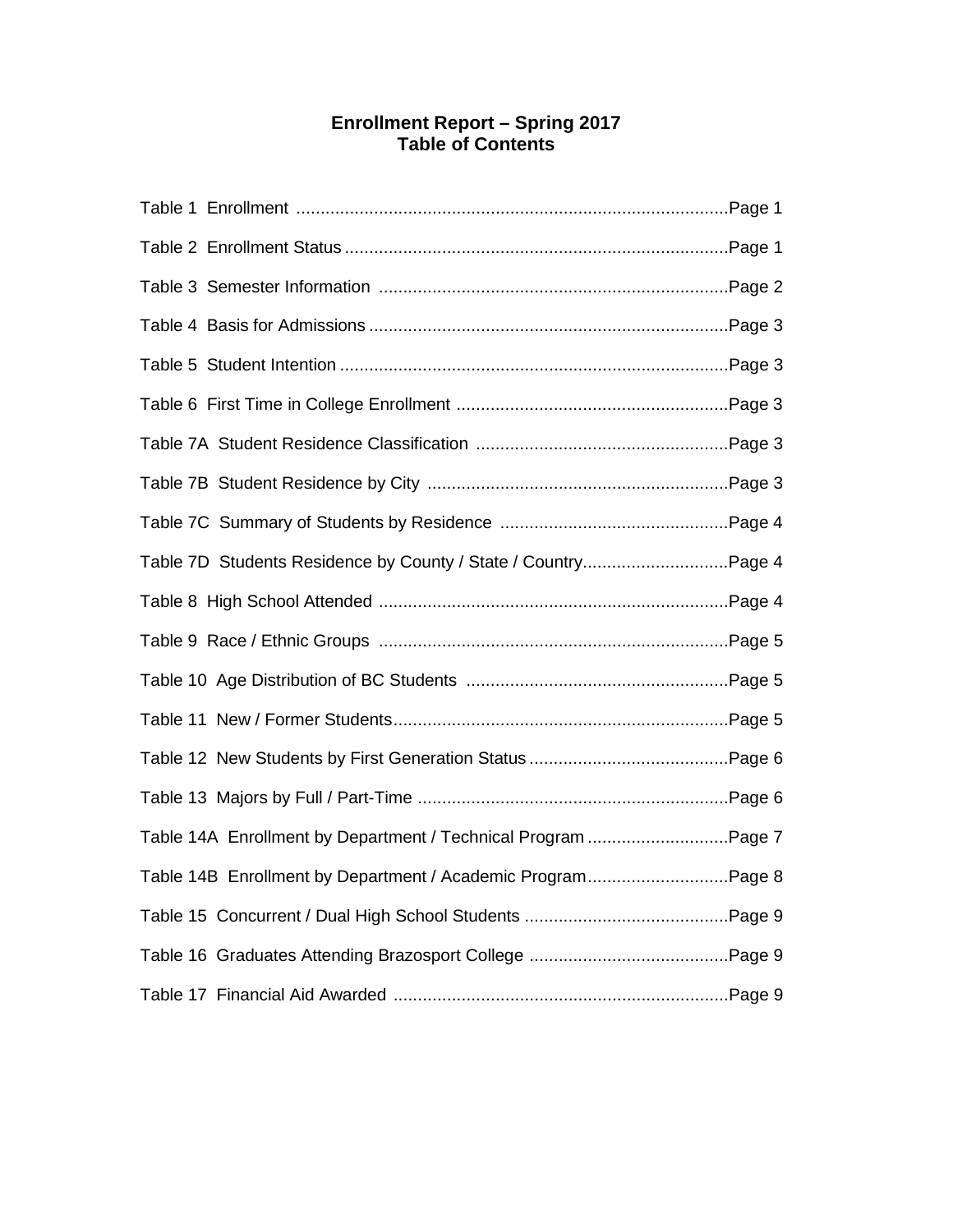## **Enrollment Report Spring 2017**

### **Table 1 Enrollment**

### **Credit Program**

| Campus - Regular Semester Students   | .044 |
|--------------------------------------|------|
| Flexible Entry (73 Duplicated)       |      |
| <b>Total Enrolled (Unduplicated)</b> |      |

### **Non-Credit Program**

### **Total Headcount**

| Credit Program     | ` ∩4∠ |
|--------------------|-------|
| Non-credit Program | 77    |
| Total<br>Grand     | 1 O 1 |

### **Full-time Student Equivalent**

Full-time student equivalent (FTSE) 2,519 Note: Found by dividing total credit hours (30,226) by 12

| Table 2 |                                         |  |
|---------|-----------------------------------------|--|
|         | Enrollment Status Part-Time / Full-Time |  |

|        | <b>Full-Time</b> | Part-Time* | Total  | %      |
|--------|------------------|------------|--------|--------|
| Male   | 386              | .666       | 2,052  | 50.7%  |
| Female | 368              | ,624       | 1,992  | 49.3%  |
| Total  | 754              | 3,290      | 4,044  | 100.0% |
| %      | 18.6%            | 81.4%      | 100.0% |        |

Note: \* Part-Time – Less than 12 semester hours in fall semester.

## **Enrollment Status Day Student / Night Student**

|                        | No.   | %      |
|------------------------|-------|--------|
| Day only*              | 1,624 | 40.2%  |
| Night only*            | 1,205 | 29.8%  |
| Both Day / Night*      | 710   | 17.6%  |
| Distance Learning only | 505   | 12.5%  |
| Total                  | 4.044 | 100.0% |

Note: \* May also be enrolled in Distance Learning course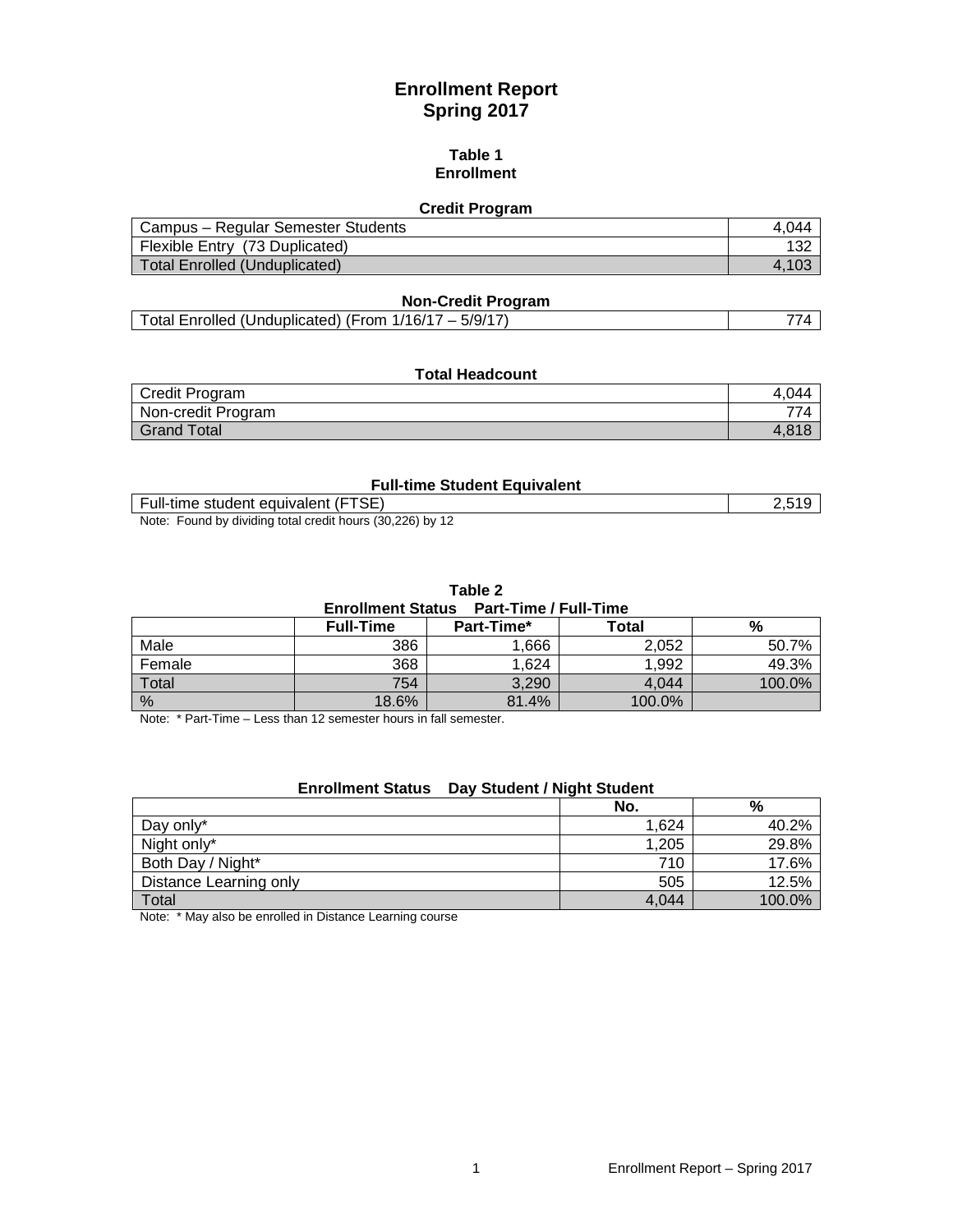### **Table 3 Semester Information**

| <b>Headcount</b>                                     |                       |       |                       |  |
|------------------------------------------------------|-----------------------|-------|-----------------------|--|
| Regular                                              | <b>Flexible Entry</b> | Total | <b>State Reports*</b> |  |
| 4.044                                                | イマウ<br>ے ت            | .176  |                       |  |
| Allege of the closely and closely and all a constant |                       |       |                       |  |

Note: \* Includes 73 duplicated counts

## **Semester Credit Hours By Student Tuition Residency Code**

|                 | <b>Vocational-</b><br><b>Technical</b> | Academic -<br><b>BAT</b> | <b>Totals</b> | %      |
|-----------------|----------------------------------------|--------------------------|---------------|--------|
| In-District     | 5.043                                  | 11.444                   | 16.487        | 54.5%  |
| Out-of-District | 4.574                                  | 9.165                    | 13.739        | 45.5%  |
| <b>Totals</b>   | 9,617                                  | 20,609                   | 30.226        | 100.0% |

Note: BAT hours are included in Academic credit hours.

### **Semester Contact Hours By Student Tuition Residency Code**

| <b>PY ORGONIC LANDIFICORDIUS OCCUP</b> |                                 |                          |         |        |
|----------------------------------------|---------------------------------|--------------------------|---------|--------|
|                                        | <b>Vocational-</b><br>Technical | Academic -<br><b>BAT</b> | Totals  | %      |
| In-District                            | 133.248                         | 208,320                  | 341,568 | 54.6%  |
| Out-of-District                        | 120.720                         | 163.616                  | 284,336 | 45.4%  |
| <b>Totals</b>                          | 253,968                         | 371,936                  | 625,904 | 100.0% |

Note: BAT hours are included in Academic contact hours.

#### **Distance Learning Semester Contact Hours**

|              | <b>Hours</b> | %      |
|--------------|--------------|--------|
| Internet     | 117.648      | 85.3%  |
| <b>VCT</b>   | 1,440        | .1%    |
| Hybrid       | 18,800       | 13.6%  |
| <b>Total</b> | 137,888      | 100.0% |

Note: The distance learning contact hours are included in semester contact hours.

### **Contact hours** *NOT* **funded**

|                                   | No.   | %      |
|-----------------------------------|-------|--------|
| Developmental Hours               | 1.080 | 11.8%  |
| Academic Hours (Three-peat rule)  | 6.816 | 74.3%  |
| Technical Hours (Three-peat rule) | 1.280 | 13.9%  |
| Total                             | 9.176 | 100.0% |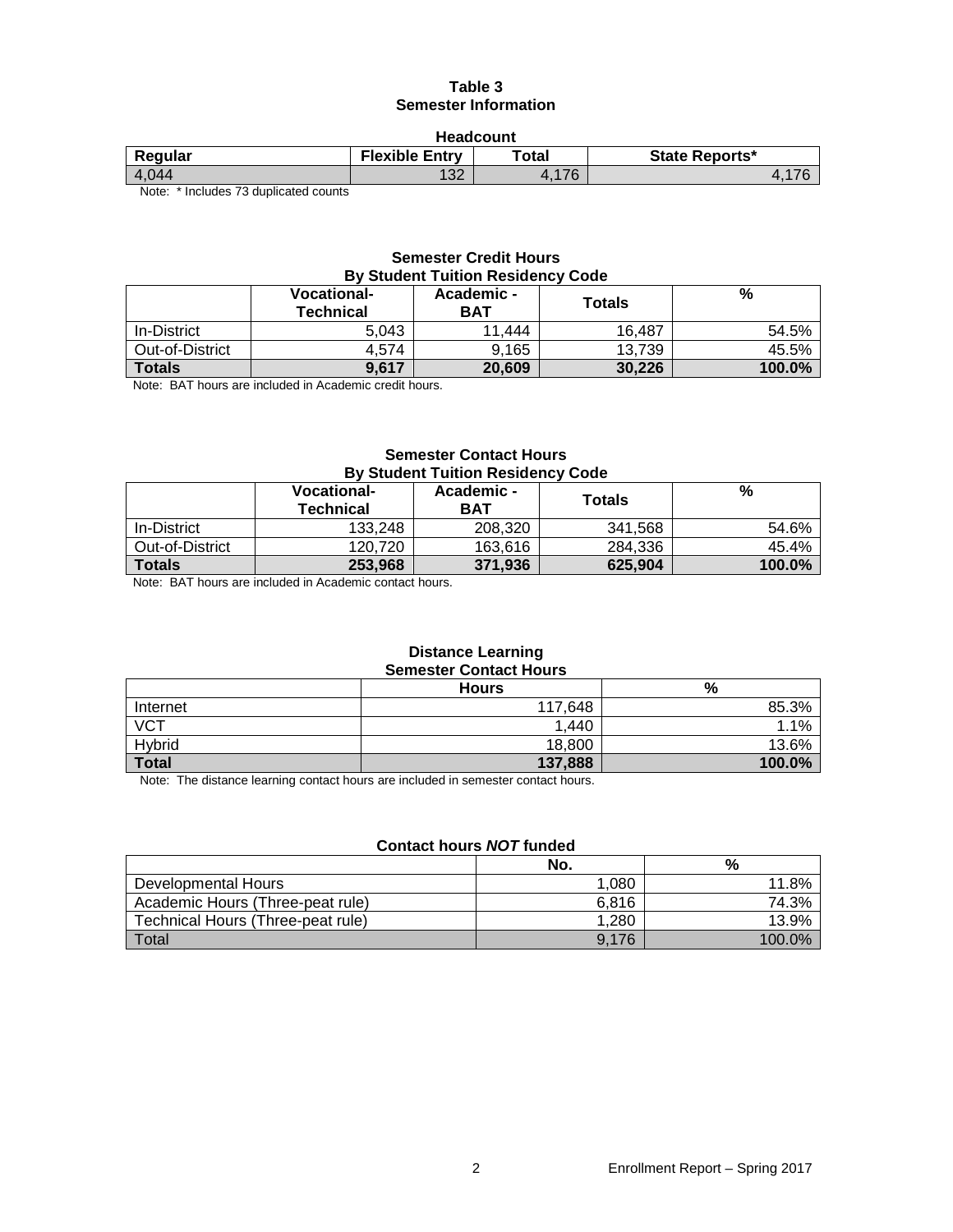|                                        | No.   | %      |
|----------------------------------------|-------|--------|
| <b>High School Graduate</b>            | 535   | 13.2%  |
| Individual Approval                    | 1,181 | 29.2%  |
| G.E.D.                                 | 80    | 2.0%   |
| Former Student (Continuing Student &   |       |        |
| <b>Re-entered Previous Admissions)</b> | 1.742 | 43.1%  |
| <b>College Transfer</b>                | 506   | 12.5%  |
| Total                                  | 4,044 | 100.0% |

**Table 4 Basis for Admissions to the Student Body**

**Table 5 Student Intention Why Students Attend Brazosport College**

|                                  | No.   | $\%$   |
|----------------------------------|-------|--------|
| Earn an Associate's Degree       | 2,234 | 55.2%  |
| Earn a Certificate               | 956   | 23.6%  |
| <b>Earn Credits for Transfer</b> | 531   | 13.1%  |
| <b>Job Skills</b>                | 11    | 0.3%   |
| <b>Personal Enrichment</b>       | 27    | 0.7%   |
| Did Not Respond                  | 278   | 6.9%   |
| Earn a BAT Degree                |       | 0.2%   |
| Total                            | 4,044 | 100.0% |

**Table 6 First Time in College Enrollment**

|        | . . |        |
|--------|-----|--------|
|        | No. | %      |
| Male   | 115 | 57.2%  |
| Female | 86  | 42.8%  |
| Total  | 201 | 100.0% |

Note: FTIC excludes transfer students and dual credit students.

| .<br><b>Student Residence Classification</b> |       |        |  |
|----------------------------------------------|-------|--------|--|
|                                              | No.   | %      |  |
| In-District                                  | 2.226 | 55.0%  |  |
| Out-of-District                              | 1.756 | 43.4%  |  |
| Out-of-State                                 | 29    | 0.7%   |  |
| Foreign                                      | 33    | 0.8%   |  |
| Total                                        | 4.044 | 100.0% |  |

| Table 7A                                |
|-----------------------------------------|
| <b>Student Residence Classification</b> |

| Table 7B                         |       |        |  |
|----------------------------------|-------|--------|--|
| <b>Student Residence by City</b> |       |        |  |
| <b>City</b>                      | No.   | %      |  |
| Angleton                         | 701   | 17.3%  |  |
| <b>Brazoria</b>                  | 337   | 8.3%   |  |
| Clute                            | 611   | 15.1%  |  |
| Damon                            | 15    | 0.4%   |  |
| Danbury                          | 45    | 1.1%   |  |
| Freeport                         | 478   | 11.8%  |  |
| Lake Jackson                     | 1,171 | 29.0%  |  |
| Sweeny                           | 239   | 5.9%   |  |
| West Columbia                    | 162   | 4.0%   |  |
| <b>Other Residence</b>           | 285   | 7.0%   |  |
| <b>Total Students</b>            | 4.044 | 100.0% |  |

## **Table 7B**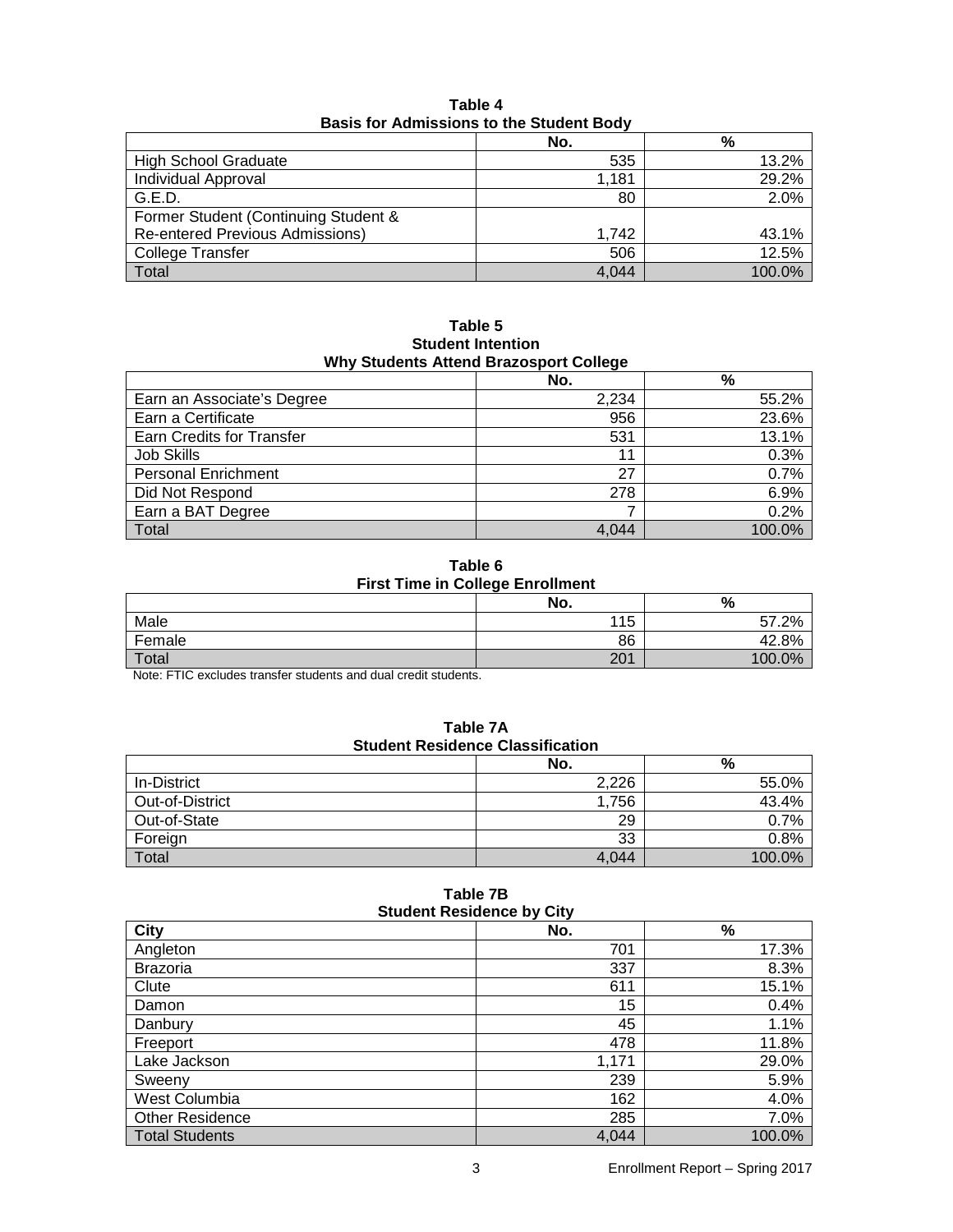|                          | No.   | %       |
|--------------------------|-------|---------|
| <b>Texas Counties</b>    | 3,982 | 98.5%   |
| <b>Other States</b>      | 29    | 0.7%    |
| <b>Foreign Countries</b> | 33    | $0.8\%$ |
| Total                    | 4.044 | 100.0%  |

**Table 7C Summary of Students by Residence**

| <b>Residence</b>       | No.   | %      | olugonis Resignitie by Obanty / Olaic / Obanti y<br><b>Residence</b> | No.            | $\%$    |
|------------------------|-------|--------|----------------------------------------------------------------------|----------------|---------|
| <b>Bexar County</b>    | 1     | .02%   | Louisiana                                                            | 3              | .07%    |
| <b>Brazoria County</b> | 3,831 | 94.73% | Maryland                                                             | 3              | .07%    |
| <b>Chambers County</b> | 1     | .02%   | Minnesota                                                            | 1              | .02%    |
| Fort Bend County       | 17    | .42%   | Mississippi                                                          | $\overline{4}$ | .10%    |
| Galveston County       | 23    | .57%   | Montana                                                              | 1              | .02%    |
| Harris County          | 13    | .32%   | Nebraska                                                             | 2              | .05%    |
| <b>Hidalgo County</b>  | 5     | .12%   | New Jersey                                                           | 1              | .02%    |
| Jefferson County       | 1     | .02%   | Ohio                                                                 | 1              | .02%    |
| Leon County            | 1     | .02%   | Oklahoma                                                             | $\overline{2}$ | .05%    |
| Matagorda County       | 84    | 2.08%  | Tennessee                                                            | 1              | .02%    |
| Robertson County       | 1     | .02%   | Virginia                                                             | 1              | .02%    |
| Victoria County        | 3     | .07%   | Wisconsin                                                            | 1              | .02%    |
| <b>Wharton County</b>  | 1     | .02%   |                                                                      |                |         |
|                        |       |        | Puerto Rico                                                          | 2              | .05%    |
| Arkansas               | 1     | .02%   | Finland                                                              | 1              | .02%    |
| California             | 1     | .02%   | India                                                                | 2              | .05%    |
| Colorado               | 1     | .02%   | Mexico                                                               | 28             | .69%    |
| Florida                | 1     | .02%   | Thailand                                                             | 1              | .02%    |
| Georgia                | 1     | .02%   | Ukraine                                                              | 1              | .02%    |
| Indiana                | 1     | .02%   | Total                                                                | 4044           | 100.00% |

**Table 7D Students Residence by County / State / Country**

Note: Includes students that pay C & D coded tuition.

#### **Table 8 High School Attended**

| <b>School</b>                      | No.   | $\%$   |
|------------------------------------|-------|--------|
| Angleton                           | 616   | 15.2%  |
| <b>Brazosport</b>                  | 409   | 10.1%  |
| <b>Brazosport Christian School</b> | 19    | 0.5%   |
| Brazoswood                         | 1,243 | 30.7%  |
| Columbia                           | 342   | 8.5%   |
| Danbury                            | 42    | 1.0%   |
| Sweeny                             | 360   | 8.9%   |
| <b>Other Schools</b>               | 698   | 17.3%  |
| No School Assigned                 | 315   | 7.8%   |
| Total Students                     | 4.044 | 100.0% |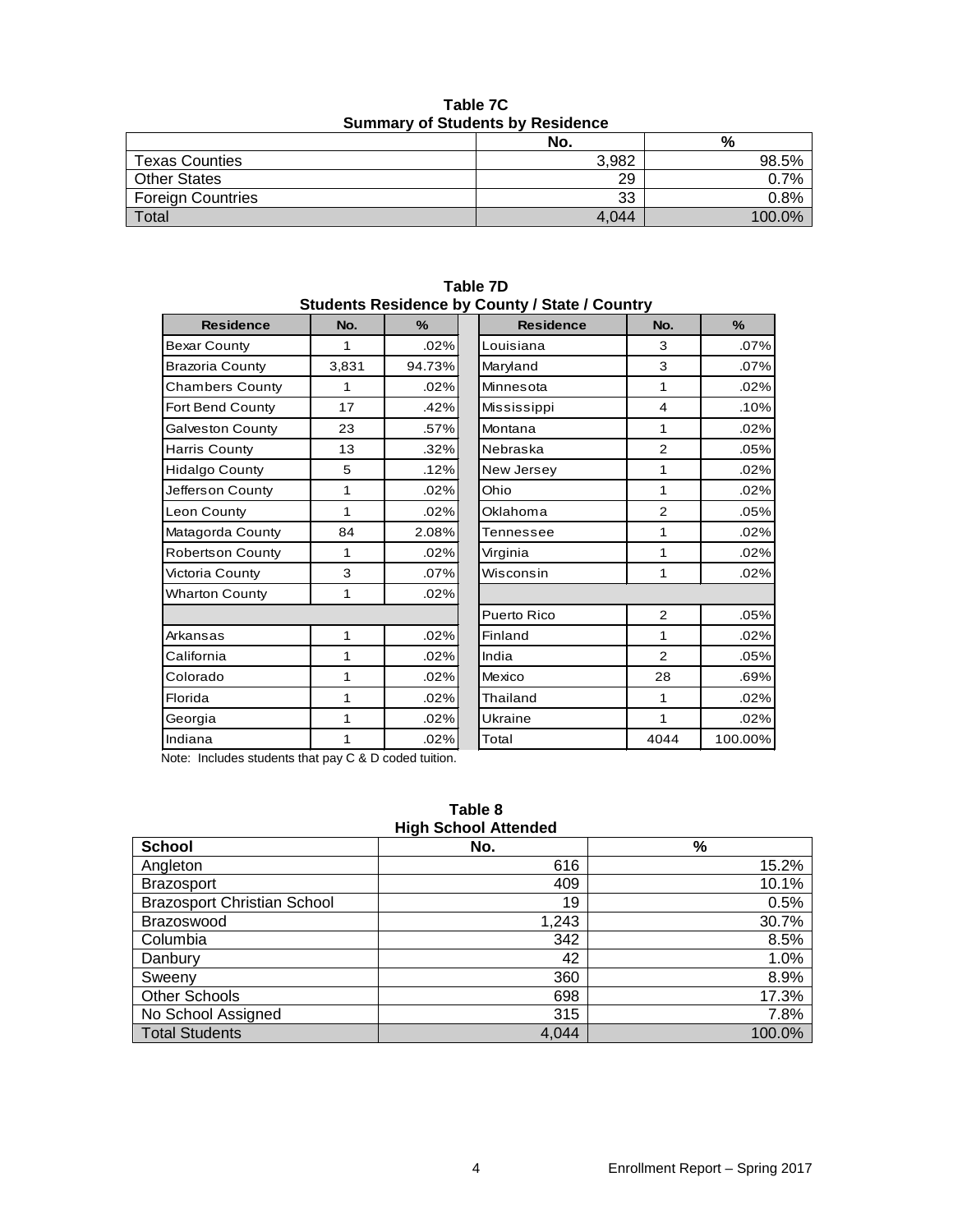### **Table 9 Race / Ethnic Groups**

| <b>Race / Ethnicity</b>          | No.   | %       |  |
|----------------------------------|-------|---------|--|
| White                            | 1,990 | 49.2%   |  |
| Black / African American         | 258   | 6.4%    |  |
| Hispanic                         | 1,556 | 38.5%   |  |
| Asian                            | 45    | 1.1%    |  |
| American Indian / Alaskan Native | 10    | 0.2%    |  |
| Non-Resident Alien               | 3     | 0.1%    |  |
| Race Unknown                     | 58    | 1.4%    |  |
| Native Hawaiian / Other Pacific  |       |         |  |
| <b>Islander</b>                  | 0     | $0.0\%$ |  |
| 2 or more races                  | 124   | 3.1%    |  |
| Total                            | 4.044 | 100.0%  |  |

**Table 10 Age Distribution of BC Students**

| ໍ່ສໍ                    |       |        |  |
|-------------------------|-------|--------|--|
| Age                     | No.   | %      |  |
| Under 18                | 671   | 16.6%  |  |
| 18-21                   | 1,540 | 38.1%  |  |
| 22-24                   | 511   | 12.6%  |  |
| 25-30                   | 602   | 14.9%  |  |
| $31 - 35$               | 278   | 6.9%   |  |
| 36-50                   | 374   | 9.2%   |  |
| 51 and above            | 68    | 1.7%   |  |
| Total                   | 4,044 | 100.0% |  |
| $= 24.0$<br>Average Age |       |        |  |

Median Age  $= 21.0$ 

| <b>New / Former Students</b> |       |        |  |
|------------------------------|-------|--------|--|
|                              | No.   | %      |  |
| <b>Former Students</b>       | 3.602 | 89.1%  |  |
| New Students*                | 442   | 10.9%  |  |
| Total                        | 4.044 | 100.0% |  |

## **Table 11**

Note: \* Indicates students new to Brazosport College--includes transfer students.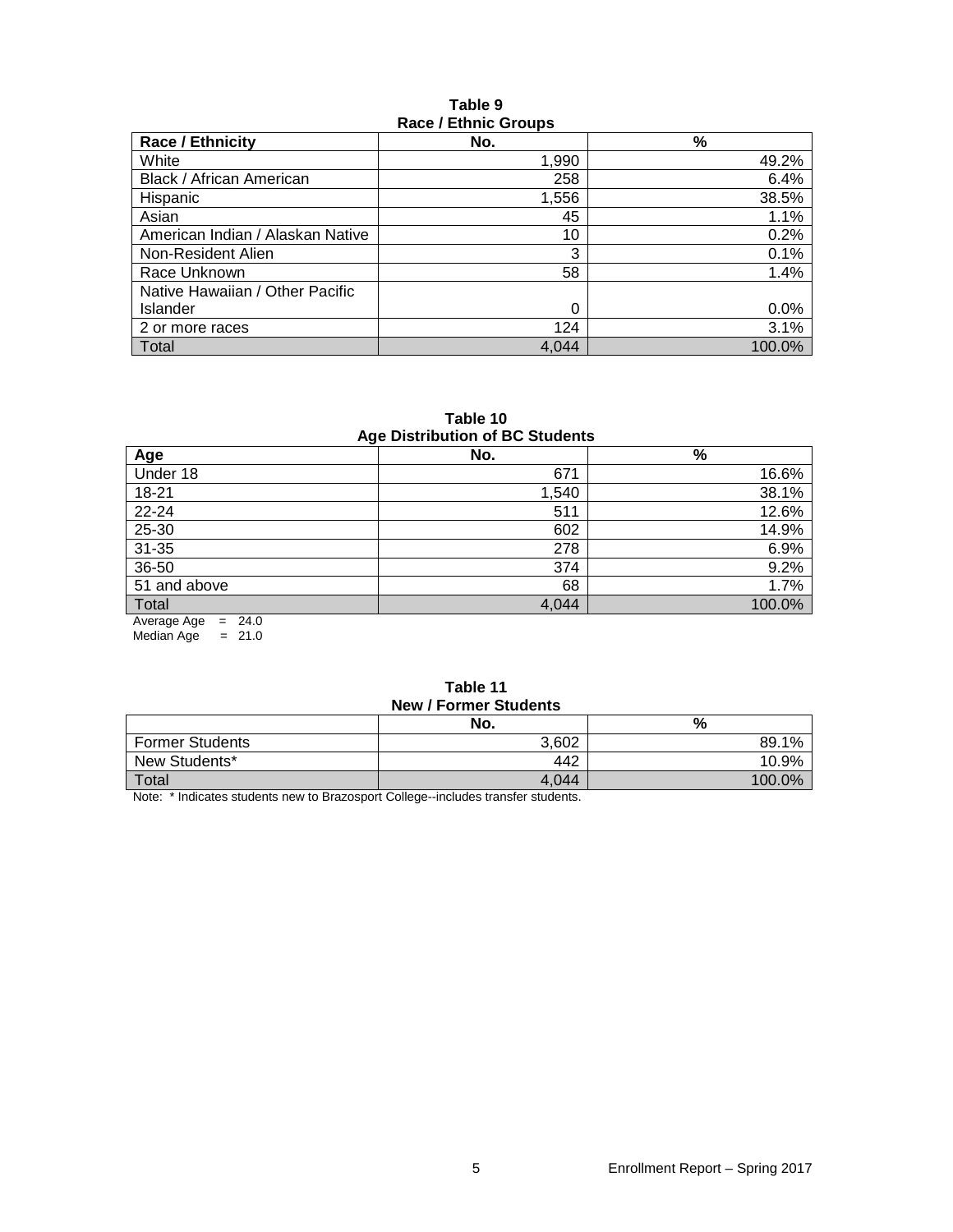| Table 12                                 |  |  |  |  |
|------------------------------------------|--|--|--|--|
| New Students* by First Generation Status |  |  |  |  |

|                                 | No. | %      |
|---------------------------------|-----|--------|
| <b>First Generation Student</b> | 225 | 50.9%  |
| Not First Generation Student    | 86  | 19.5%  |
| No response in mother's or      |     |        |
| father's education level        | 131 | 29.6%  |
| Total                           | 442 | 100.0% |
|                                 |     |        |

Note: \* Indicates students new to Brazosport College--includes transfer students.

A first generation student is defined by both parents' education level below a Baccalaureate Degree.

### **Table 13 Majors by Full / Part-Time**

## **General Academic Degree Majors (AA)**

|       | Not Dual Credit<br>Student | <b>Dual Credit</b><br><b>Student</b> | No.   | %      |
|-------|----------------------------|--------------------------------------|-------|--------|
| Full  | 273                        | 1 ລ                                  | 285   | 19.7%  |
| Part  | 581                        | 574                                  | 1,185 | 82.3%  |
| Total | 854                        | 586                                  | 1.440 | 100.0% |

### **General Academic Degree Majors (AS)**

|       | Not Dual Credit<br>Student | <b>Dual Credit</b><br>Student | No. | %      |
|-------|----------------------------|-------------------------------|-----|--------|
| Full  | 105                        |                               | 107 | 24.7%  |
| Part  | 265                        | 61                            | 326 | 75.3%  |
| Total | 370                        | 63                            | 433 | 100.0% |

## **Other Academic Majors**

|       | <b>Not Dual Credit</b><br><b>Student</b> | <b>Dual Credit</b><br>Student | No. | %      |
|-------|------------------------------------------|-------------------------------|-----|--------|
| Full  | 90                                       |                               | 92  | 21.4%  |
| Part  | 145                                      | 192                           | 337 | 78.6%  |
| Total | 235                                      | 194                           | 429 | 100.0% |

| <b>Technical Majors</b> |                                                                                |     |       |        |  |  |  |
|-------------------------|--------------------------------------------------------------------------------|-----|-------|--------|--|--|--|
|                         | Not Dual Credit<br><b>Dual Credit</b><br>%<br>No.<br><b>Student</b><br>Student |     |       |        |  |  |  |
| Full                    | 211                                                                            |     | 212   | 13.4%  |  |  |  |
| Part                    | ,130                                                                           | 240 | 1,370 | 86.6%  |  |  |  |
| Total                   | 1,341                                                                          | 241 | 1,582 | 100.0% |  |  |  |

### **Bachelor's in Applied Technology Majors**

|       |                                   |                                      | --  |        |
|-------|-----------------------------------|--------------------------------------|-----|--------|
|       | Not Dual Credit<br><b>Student</b> | <b>Dual Credit</b><br><b>Student</b> | No. | %      |
| Full  | 58                                |                                      | 58  | 36.3%  |
| Part  | 102                               |                                      | 102 | 63.7%  |
| Total | 160                               |                                      | 160 | 100.0% |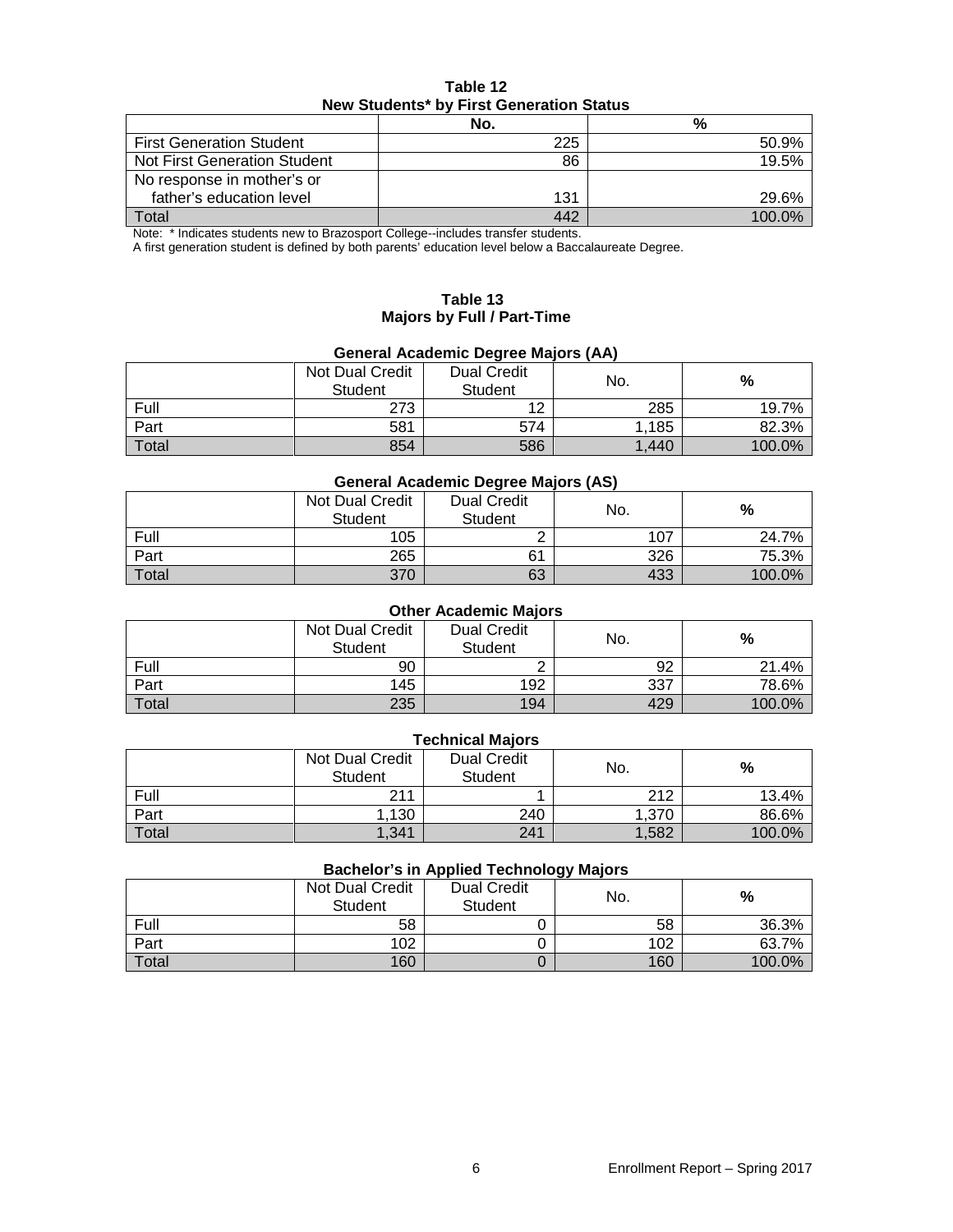## **Table 14A Enrollment by Department**

### **Technical Programs**

|              | <b>Total</b>    | <b>Spring</b><br><b>Semester</b> | <b>Contact</b><br><b>Hours</b> |        |                  |             |
|--------------|-----------------|----------------------------------|--------------------------------|--------|------------------|-------------|
|              | <b>Students</b> | <b>Hours</b>                     | Lec/Lab                        | Co-op  | <b>Practicum</b> | <b>FTSE</b> |
| <b>ACNT</b>  | 84              | 126                              | 2,688                          |        |                  | 10.50       |
| <b>ARCE</b>  | 14              | 21                               | 448                            |        |                  | 1.75        |
| <b>AUMT</b>  | 104             | 186                              | 5,312                          | 640    |                  | 15.50       |
| <b>BMGT</b>  | 22              | 66                               | 1,056                          |        |                  | 5.50        |
| CDEC         | 18              | 39                               | 2,064                          | 1,600  |                  | 3.25        |
| <b>CJLE</b>  | 92              | 230                              | 7,360                          |        |                  | 19.17       |
| <b>CNBT</b>  | 273             | 471                              | 12,656                         | 3,840  |                  | 39.25       |
| <b>CTEC</b>  | 212             | 371                              | 7,296                          |        |                  | 30.92       |
| <b>DFTG</b>  | 252             | 378                              | 9,056                          | 320    |                  | 31.50       |
| <b>ELPT</b>  | 334             | 501                              | 10,688                         |        |                  | 41.75       |
| <b>ELTN</b>  | 32              | 48                               | 5,376                          | 5,120  |                  | 4.00        |
| <b>EMSP</b>  | 54              | 113                              | 4,368                          |        |                  | 9.42        |
| <b>EPCT</b>  | 61              | 153                              | 2,448                          |        |                  | 12.75       |
| <b>HART</b>  | 133             | 249                              | 5,616                          | 800    |                  | 20.75       |
| <b>HITT</b>  | 107             | 303                              | 4,992                          |        |                  | 25.25       |
| <b>INTC</b>  | 434             | 765                              | 15,488                         |        |                  | 63.75       |
| <b>ITNW</b>  | 88              | 132                              | 2,816                          |        |                  | 11.00       |
| <b>ITSC</b>  | 192             | 288                              | 6,192                          |        |                  | 24.00       |
| <b>ITSW</b>  | 20              | 30                               | 640                            |        |                  | 2.50        |
| <b>ITSY</b>  | 22              | 33                               | 704                            |        |                  | 2.75        |
| <b>MCHN</b>  | 274             | 411                              | 13,936                         | 6,080  |                  | 34.25       |
| <b>MRKG</b>  | 11              | 33                               | 528                            |        |                  | 2.75        |
| <b>MUSC</b>  | 3               | 6                                | 96                             |        |                  | 0.50        |
| <b>NDTE</b>  | 30              | 45                               | 1,440                          |        |                  | 3.75        |
| <b>OSHT</b>  | 109             | 331                              | 6,624                          |        |                  | 27.58       |
| <b>PFPB</b>  | 194             | 291                              | 8,928                          | 3,200  |                  | 24.25       |
| <b>POFI</b>  | 96              | 144                              | 6,656                          | 3,520  |                  | 12.00       |
| <b>POFM</b>  | 16              | 24                               | 512                            |        |                  | 2.00        |
| <b>POFT</b>  | 138             | 207                              | 4,928                          |        |                  | 17.25       |
| <b>PTAC</b>  | 981             | 2,177                            | 49,056                         |        |                  | 181.42      |
| <b>RNSG</b>  | 187             | 377                              | 17,472                         |        |                  | 31.42       |
| <b>TECM</b>  | 92              | 184                              | 3,680                          |        |                  | 15.33       |
| <b>VNSG</b>  | 96              | 156                              | 5,056                          |        |                  | 13.00       |
| <b>WLDG</b>  | 341             | 692                              | 27,024                         | 1,760  |                  | 57.67       |
| <b>Total</b> | 5,116           | 9,581                            | 253,200                        | 26,880 | $\bf{0}$         |             |

Note: Interinstitutional hours are not included. Enrollment may be duplicated.

FTSE = spring semester hours divided by 12.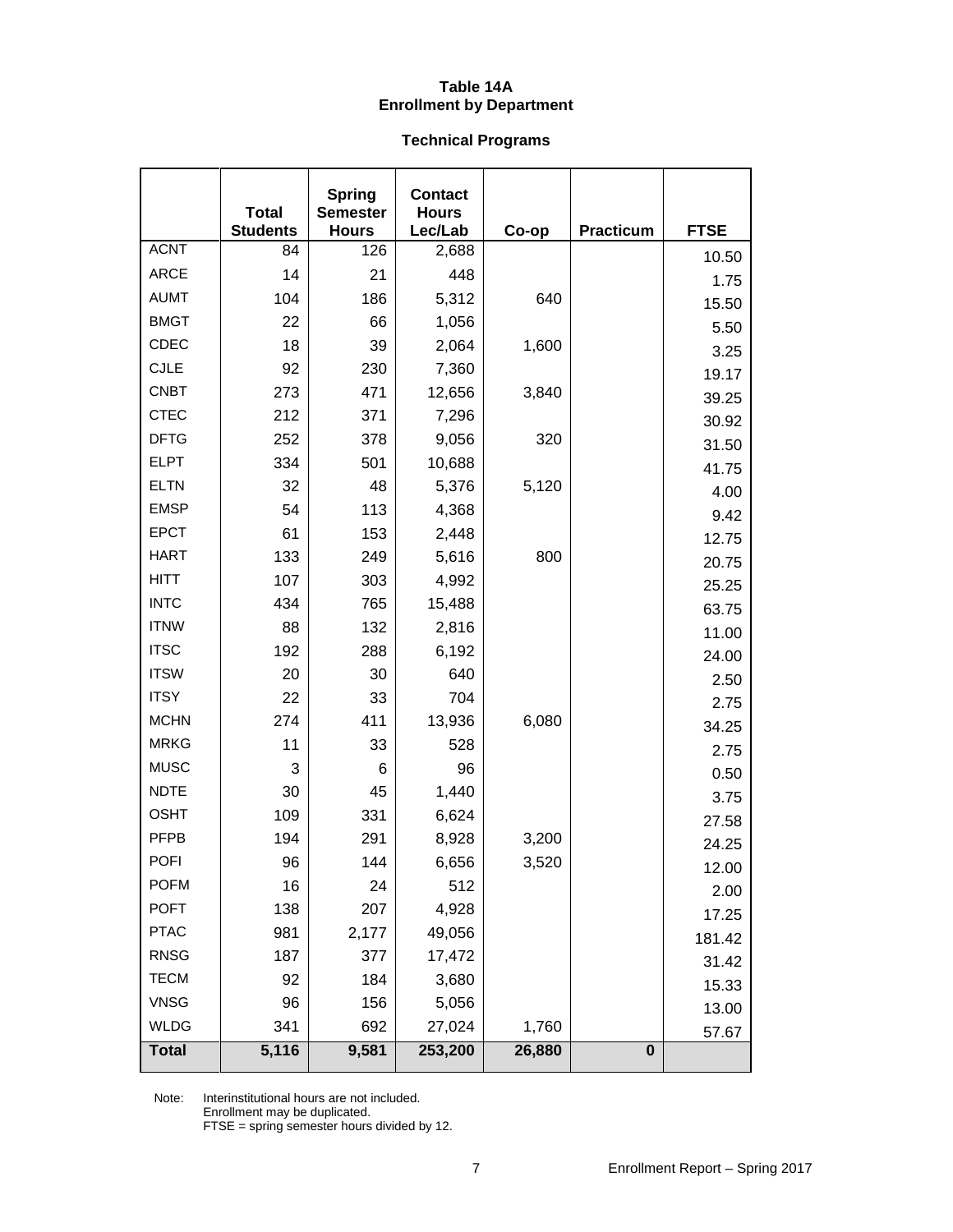## **Table 14B Enrollment by Department**

## **Academic Programs**

|                       | <b>Total</b><br><b>Students</b> | <b>Spring</b><br><b>Semester</b><br><b>Hours</b> | <b>Contact</b><br><b>Hours</b><br>Lec/Lab | Co-op    | <b>Practicum</b> | <b>FTSE</b> |
|-----------------------|---------------------------------|--------------------------------------------------|-------------------------------------------|----------|------------------|-------------|
| <b>ACCT</b>           | 110                             | 220                                              | 3,520                                     |          |                  | 18.33       |
| <b>ARTS</b>           | 290                             | 717                                              | 13,920                                    |          |                  | 59.75       |
| <b>BCIS</b>           | 320                             | 640                                              | 12,800                                    |          |                  | 53.33       |
| <b>BIOL</b>           | 1,082                           | 2,222                                            | 51,936                                    |          |                  | 185.17      |
| <b>BUSI</b>           | 27                              | 81                                               | 1,296                                     |          |                  | 6.75        |
| <b>CHEM</b>           | 476                             | 968                                              | 21,872                                    |          |                  | 80.67       |
| COSC                  | 20                              | 30                                               | 800                                       |          |                  | 2.50        |
| <b>CRIJ</b>           | 47                              | 141                                              | 2,256                                     |          |                  | 11.75       |
| <b>DRAM</b>           | 33                              | 55                                               | 1,712                                     |          |                  | 4.58        |
| <b>ECON</b>           | 96                              | 288                                              | 4,608                                     |          |                  | 24.00       |
| EDUC                  | 32                              | 48                                               | 1,024                                     |          |                  | 4.00        |
| <b>ENGL</b>           | 817                             | 2,312                                            | 38,240                                    |          |                  | 192.67      |
| <b>ENVR</b>           | 71                              | 145                                              | 3,408                                     |          |                  | 12.08       |
| <b>GOVT</b>           | 502                             | 1,506                                            | 24,096                                    |          |                  | 125.50      |
| <b>HIST</b>           | 570                             | 1,710                                            | 27,360                                    |          |                  | 142.50      |
| <b>HUMA</b>           | 227                             | 681                                              | 10,896                                    |          |                  | 56.75       |
| <b>MATH</b>           | 1,147                           | 2,948                                            | 52,192                                    |          |                  | 245.67      |
| <b>MHSM</b>           | 58                              | 182                                              | 2,912                                     |          |                  | 15.17       |
| <b>MUAP</b>           | 43                              | 43                                               | 688                                       |          |                  | 3.58        |
| <b>MUEN</b>           | 63                              | 63                                               | 3,696                                     |          |                  | 5.25        |
| <b>MUSI</b>           | 160                             | 390                                              | 6,640                                     |          |                  | 32.50       |
| <b>PHYS</b>           | 124                             | 252                                              | 5,952                                     |          |                  | 21.00       |
| <b>PSYC</b>           | 799                             | 2,397                                            | 38,352                                    |          |                  | 199.75      |
| SOCI                  | 114                             | 342                                              | 5,472                                     |          |                  | 28.50       |
| <b>SPAN</b>           | 41                              | 91                                               | 1,712                                     |          |                  | 7.58        |
| <b>SPCH</b>           | 349                             | 1,047                                            | 16,752                                    |          |                  | 87.25       |
| <b>TECA</b>           | 65                              | 129                                              | 2,416                                     |          |                  | 10.75       |
| <b>TMGT</b>           | 321                             | 921                                              | 14,736                                    |          |                  | 76.75       |
| <b>Total</b>          | 8,004                           | 20,569                                           | 371,264                                   | $\bf{0}$ | $\bf{0}$         |             |
| Grand<br><b>Total</b> | 13,120                          | 30,150                                           | 624,464                                   | 26,880   | $\bf{0}$         |             |

Note: Interinstitutional hours are not included. Enrollment may be duplicated. FTSE = spring semester hours divided by 12.